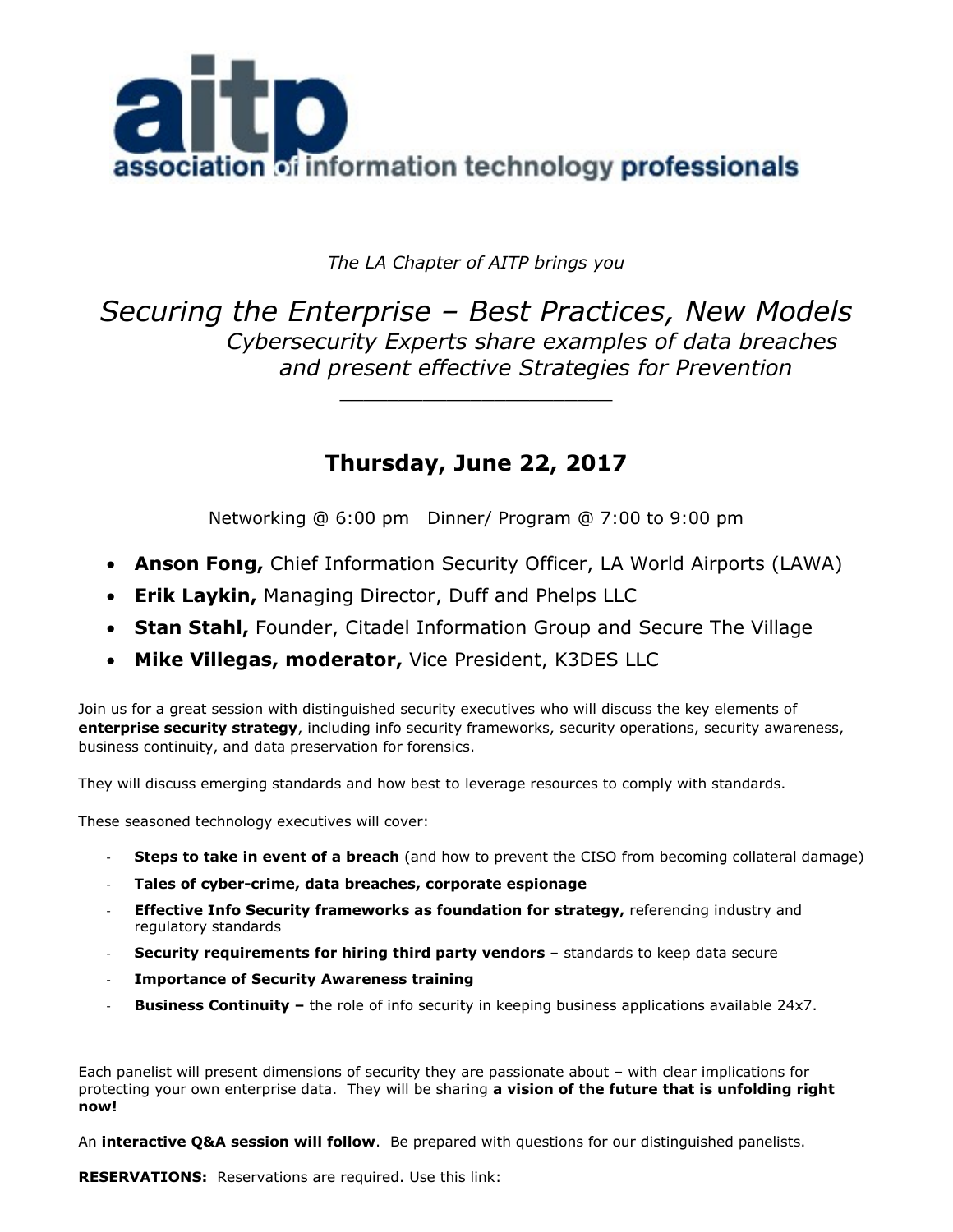#### **PRICE: Dinner & Program: Dinner & Program: Members - \$28 in Advance, \$35 at the Door. Non-**

**members - \$35 in Advance, \$45 at the Door.** For more information, call the chapter telephone at 562-928- 5353 or contact Roger Lux at 562-964-1888.

**LOCATION: Courtyard by Marriott – LA Westside, 6333 Bristol Parkway, Culver City 90230 310- 484-7000**. Self Parking at hotel (\$6)

## **DIRECTIONS:**

**Going South on 405** Take 90 fwy East Slight right at West Slauson Ave First right onto Bristol Parkway

#### **Going North on 405**

Take exit 49B to merge onto Sepulveda toward Slauson Ave Right at Green Valley Circle First right onto Bristol Parkway

## **ABOUT OUR PANELISTS:**

### **Anson Fong - Chief Information Security Officer, Los Angeles World Airports**

Anson Fong is the CISO for Los Angeles World Airports and has 13 years of information security experience. He is responsible for information security at LAX International Airport and Van Nuys Airport. He specializes in Cyber Security Operation, Security Auditing, Business Continuity Planning, and Computer Forensics. he has successfully implemented a state-of-the-art Cyber Security Operation Center, deployed the Airport IT COOP Plan, performed computer forensics with multiple law enforcement agencies, and provides consultation on IT security strategies and best practices. Anson has recently won the 2017 CSO50 Award with his security initiative "Business Continuity Information Security" by CSO and an IT Excellence Award in Security by InformationWeek. He holds a BS degree and CISSP certifications. He is a member of Southern California CISO Executive Summit governing body and the Cyber Security Workforce Team of the Airport Council International (ACI).

## **Erik Laykin - Managing Director, Duff and Phelps, LLC.**

Erik Laykin, CHFI, CEDS, CFLC is an eDiscovery authority and an internationally accredited expert in computer forensics, the investigation and analysis of cyber-crime, electronic fraud, data breaches, trade secret theft, trademark, patent and systems design infringement / failure, online piracy, corporate espionage, and other complex information technology disputes.

As a pioneer in the emerging fields of corporate information technology investigations and commercial litigation based computer forensics in the early 1990's, Mr. Laykin founded OnlineSecurity, Inc., one of the world's first I.T. Investigative firms and provided highly specialized technology services for major international law firms and leading traditional investigative companies.

Today, Erik is the Founder and Co-Chair of Duff & Phelps Global Data Risk practice where he manages a variety of engagements within the eDiscovery, Forensics, CyberSecurity and Regulatory fields. As a result of his investigations and expert testimony, Mr. Laykin and his team have successfully solved/resolved disputes valued in the billions of dollars on behalf of Fortune 100 companies in the U.S and abroad.

Prior to joining Duff & Phelps, Erik was the founding chair of the Information Technology Investigations practice at Navigant Consulting, Inc. He has conducted hundreds of investigations throughout Asia, Europe and North America and has testified in over 50 cases as an expert witness.

Mr. Laykin regularly comments on technology at industry conferences and for the media including CNN, FOX, ABC, NBC, and CBS. His participation on a number of advisory boards has included the American Bar Association and the Forensic Expert Witness Association. In addition Mr. Laykin is the past President and Pacific Rim Director of the FBI's Infragard Program.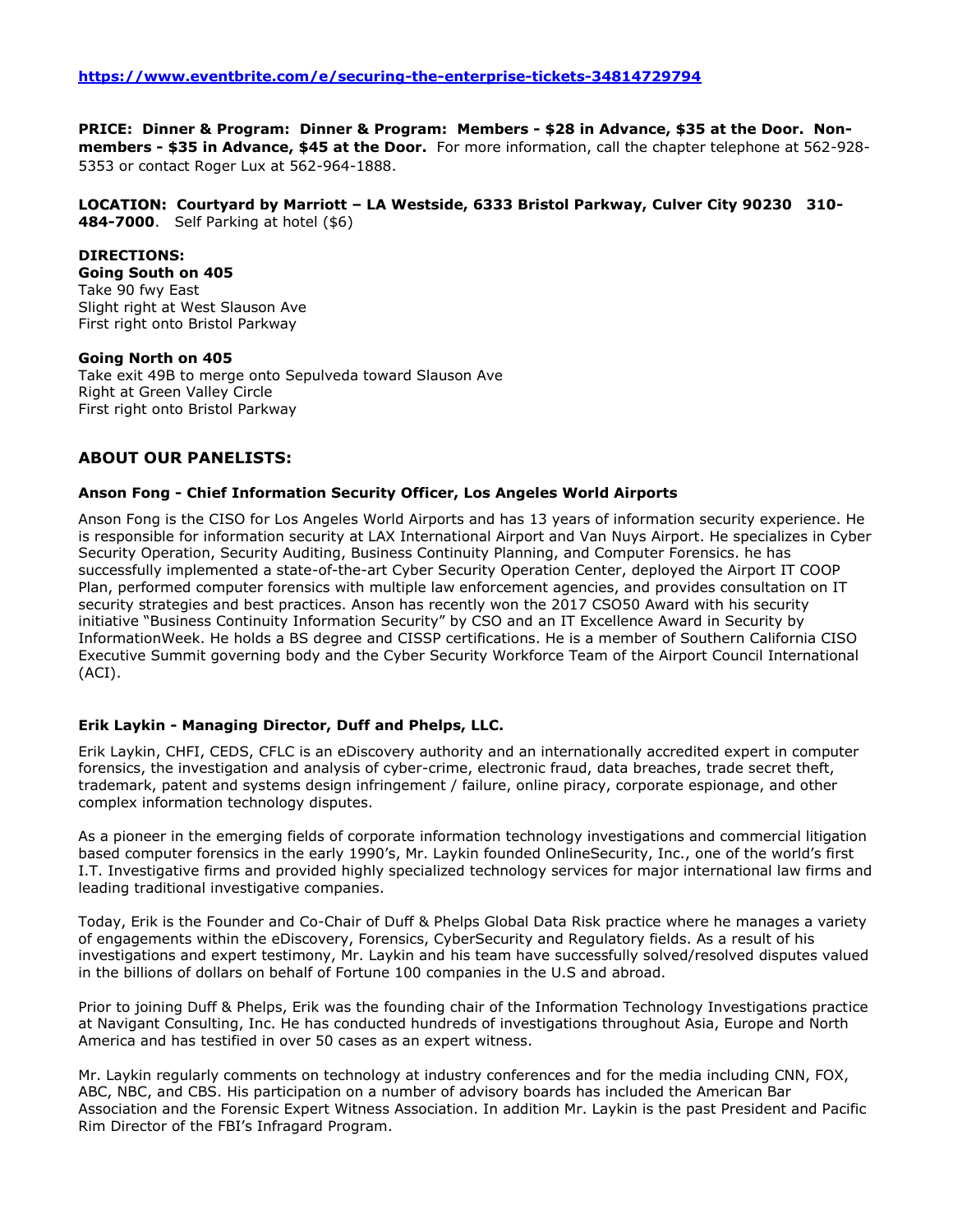#### **Miguel (Mike) O. Villegas - Vice President for K3DES LLC.**

Mike performs and QA's PCI-DSS and PA-DSS assessments for K3DES clients. He also manages the K3DES ISO/IEC 27000 program. Mike was previously Director of Information Security at Newegg, Inc. for five years. He is currently a contributing author of Searchsecurity.com from TechTarget with over 110 articles in print.

Mike has over 30 years of Information Systems security and IT audit experience. Mike was previously Vice President & Technology Risk Manager for Wells Fargo Services responsible for IT Regulatory Compliance and was previously a partner at Arthur Andersen and Ernst & Young for their information systems security and IS audit groups over a span of nine years. Mike is a CISA, CISSP, GSEC, CSX-F, PCI QSA, and PA-QSA.

Mike was president of the LA ISACA Chapter during 2010-2012 and president of the SF ISACA Chapter during 2005-2006. He was the SF Fall Conference Co-Chair from 2002–2007 and served for two years as Vice President on the Board of Directors for ISACA International. Mike has taught CISA review courses for over 20 years.

#### **Dr. Stan Stahl – Co-founder, Citadel Information Group and Founder, Secure the Village**

Dr. Stahl is a pioneer in the field of information security, having entered the field in 1980. Earlier in his career he secured teleconferencing at the White House, databases inside Cheyenne Mountain and the communications network controlling our nuclear weapons arsenal.

Dr. Stahl excels at helping his clients develop and implement information security management strategies consistent with their security responsibilities, their business realities and their cultural circumstances.

Dr. Stahl is also founder and President of *[Secure The Village](https://securethevillage.org/)*, a non-profit whose mission is to develop and integrate information security learning communities. He is Past-President of the LA Chapter of the Information Systems Security Association and the architect of the Chapter's *It Takes the Village to Secure the Village SM* Community Outreach Program.

During the Reagan administration, Dr. Stahl was invited to serve on a *White House Presidential Task Force* to recommend government strategies to better secure private-sector computer and communications systems. He was also invited to serve on a *National Information Security Study Group*, a joint program of the NSA and the Department of Commerce.

Dr. Stahl serves on the Board of Directors of the *[Content Delivery & Security Association;](http://www.cdsaonline.org/)* Governor Brown's *California Cybersecurity Task* Force and the Board of Advisors of *CyberCalifornia.* He serves on the *Industry Advisory Board* of the *Information Technology Program* at the *Viterbi School of Engineering at USC* and the *Advisory Board* of *UCLA Extension's Emergency Management & Homeland Security* and *Enterprise Risk Management Programs*.

Dr. Stahl [speaks e](http://citadel-information.com/services/keynotes/)xtensively about information security, both at conferences and at professional or civic associations. Together with David Lam, he co-authored the cyber security management section of the *ASIS Protection of Assets Manual*. He edits the firm's weekly newsletter — the *Cyber Security News of the Week* and the *Weekend Vulnerability and Patch Report* — which is emailed to nearly 20,000 people every week.

Dr. Stahl earned his Ph.D. in mathematics from The University of Michigan and spent nearly 15 years teaching university mathematics while doing fundamental research in the mathematics of computing.

## **MARK YOUR CALENDAR FOR AITP-LA COMING EVENTS:**

July 13 **Leveraging LinkedIn for Marketing - Building Your Brand** – to be held at WeWork in PlayaVista. Discussion of how to use LinkedIn to effectively build your personal or corporate brand and grow your business.

September 28<sup>th</sup> -- Peter Coffee Annual Forecast - a tech visionary sharing latest innovations across the marketplace: Technology trends for Data Analytics, Social Media, Mobile Communications, Cloud Computing

October 13-14 **– Southland Technology Conference** – at Long Beach Hilton. Five tracks, keynotes, CPUs. Go to: http://www.sotecconference.com

November 16 **– CTOs on Technology Trends.** Joint meeting with So Cal Tech Council and the CTO Forum